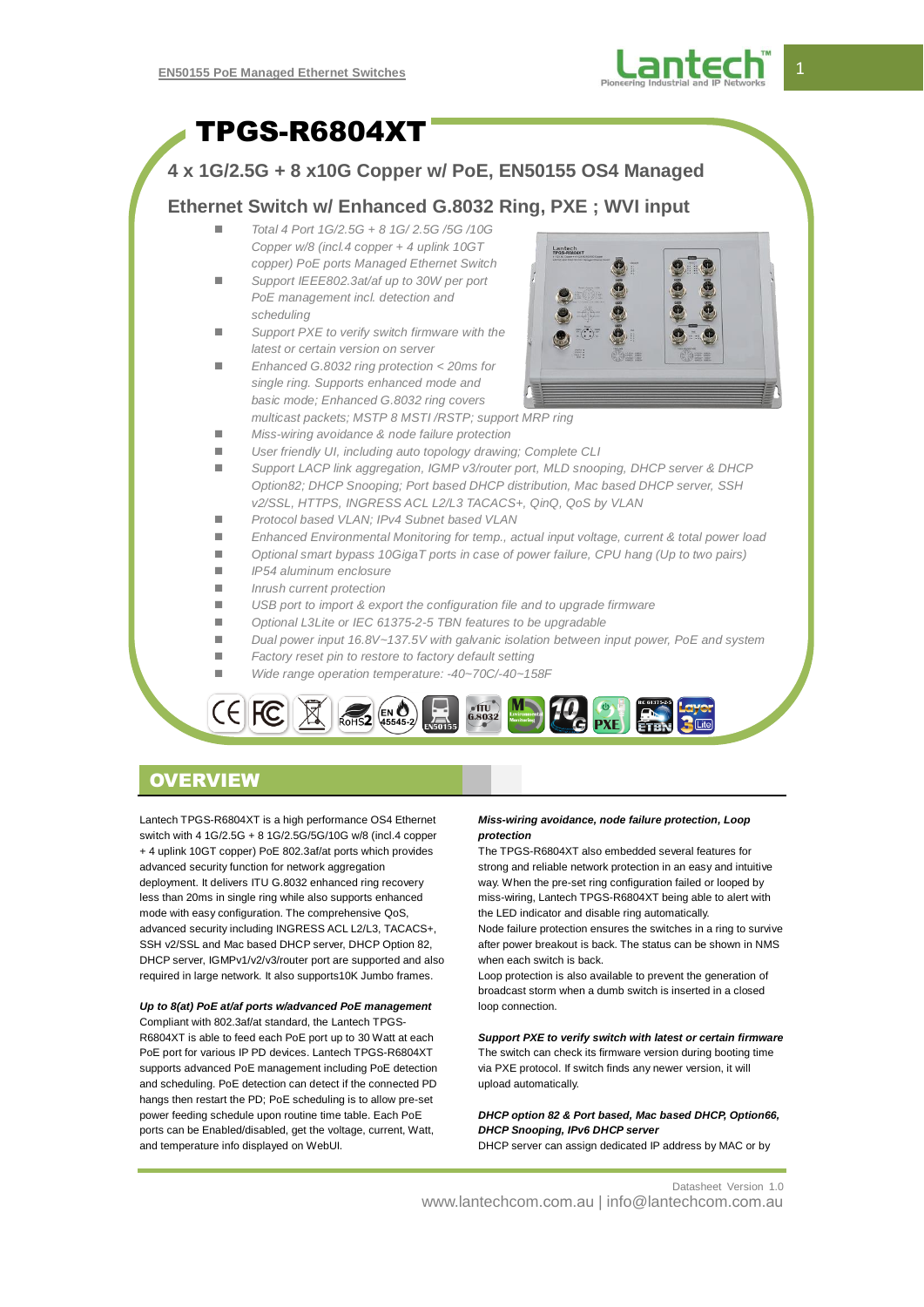

port (Port based for single switch), it also can assign IP address by port for multiple switches with single DHCP option82 server. DHCP Snooping is supported. DHCP Option66 server can offer IP address of TFTP server to DHCP client for VOIP application. Basic IPv6 DHCP service can be supported.

#### *User friendly GUI, Auto topology drawing*

The user-friendly UI, innovative auto topology drawing and topology demo makes TPGS-R6804XT much easier to get hands-on. The complete CLI enables professional engineer to configure setting by command line.

#### *Enhanced G.8032 ring, 8 MSTI MSTP; MRP ring*

Lantech TPGS-R6804XT features enhanced G.8032 ring which can be self-healed in less than 20ms for single ring topology protection covering multicast packets. It also supports various ring topologies that covers enhanced ring and basic ring by easy setup than others. It supports MSTP that allows RSTP over VLAN for redundant links with 8 MSTI. MRP (Media Redundancy Protocol) can be supported for industrial automation networks.

#### *Built-in IEC 61375-3-4 ECN (Ethernet Consist Network) to work with IEC61375-2-5 TBN*

Lantech OS4 Ethernet switches comply with IEC 61375-3-4 (ECN) standard. The support of Ethernet Consist Network allows interconnection between end devices located in single consist of train and interoperability with IEC61375-2-5 (TBN).

#### *Enhanced Storm control*

Storm control prevents traffic on a LAN from being disrupted by a broadcast, multicast, or unicast storm on one of the physical interfaces and the detection is more precise and reaction is more efficient.

#### *Optional L3Lite/L3/ETBN to be upgradable*

Lantech OS4 are optional upgradable to L3 Lite/ L3 or ETBN communication protocols for future expansion. The optional L3Lite includes editable routing table, VRRP, Router-on-a-stick, Inter- VLAN routing. Optional ETBN complies with IEC61375-2- 5 ETBN for Train Backbone Network.

#### *QinQ, QoS and GVRP supported*

It supports the QinQ, QoS and GVRP for large VLAN segmentation

#### *Protocol based VLAN; Subnet based VLAN*

The protocol-based VLAN processes traffic based on protocol. It filters IP traffic from nearby end-stations using a particular protocol such as IP, IPX, ARP or other Ethernet-types in a Hex value. Subnet based VLANs group traffics into logical VLANs based on the source IP address and IP subnet.

The above features can help to build VLAN in the network mixed with managed and un-managed switch as to define packets to which VLAN group based on protocol or subnet.

*IGMPv3, GMRP, router port, MLD Snooping, static multicast forwarding and multicast Ring protection* The unique multicast protection under enhanced G.8032 ring can offer immediate self-recovery instead of waiting for IGMP table timeout. It also supports IGMPv3, GMRP, router port, MLD snooping and static multicast forwarding binding by ports for video surveillance application.

#### *Editable configuration file; USB port for import/export configuration*

The configuration file of Lantech TPGS-R6804XT can be imported and edited with word processor for the following switches to configure with ease.

The USB port can import/export the configuration from/to USB dongle and also to upgrade firmware from USB dongle.

#### *Event log & message; 2DI + 2DO; Factory default pin*

TPGS-R6804XT provides 2DI and 2DO. When disconnection of the specific port was detected; DO will activate the signal LED to alarm. DI can integrate the sensors for events and DO will trigger the outside alarm and switch will send alert information to IP network with email and traps.

The factory reset pin can restore the setting back to factory default.

#### *Enhanced environmental monitoring for switch inside information*

The enhanced environmental monitoring can detect switch overall temperature, total power load, actual input voltage and current. It can send the SNMP traps alert when abnormal.

#### *Optional smart bypass protection on dual 10G copper ports*

The bypass relay is set to bypass the switch to the next one when power is off to prevent network disruption. Lantech bypass caters to remain in bypass mode until the switch is completely booting up when power is back to avoid another network lost. Optional smart bypass (Up to two pairs) can be activated when switch encounters power failure or CPU hang. (-BT/-BBT model)

#### *Dual WVI input with Inrush current protection*

The TPGS-R6804XT WVI model accepts 16.8~137.5VDC dual input with galvanic protection and can feed 54V output for PoE feeding with 80W budget. A voltage which can be minimal 0,5 Un nominal voltage (when Vin≧36V) and/or a voltage which can be maximal 1,5 Un nominal voltage for more than 1000 consecutive ms (one second).

The inrush current on initial power up can be limited lower than 10 x nominal current and for less than 1ms.

#### *EN50155, EN45545-2; EN61373 compliance; High ESD protection*

TPGS-R6804XT passed serious tests under extensive Industrial EMI and Safety standards. With EN45545-2 Fire & Smoke and EN50155 verification, the TPGS-R6804XT is best switch for railway on-board/track side, vehicle, and mining applications. For more usage flexibilities, TPGS-R6804XT supports wide operating temperature from -40°C to 70°C. (85°C operation for 10min.)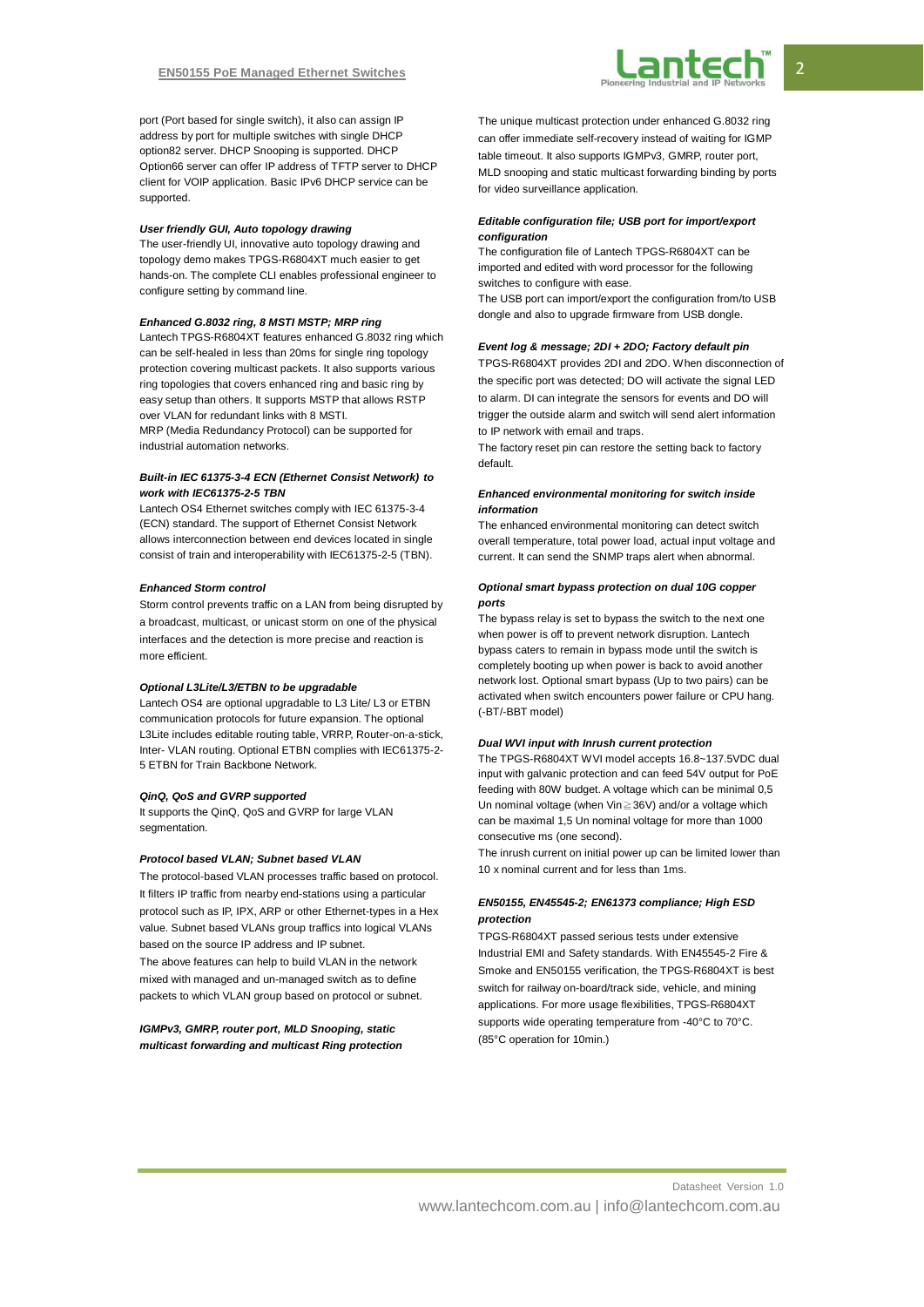

## FEATURES & BENEFITS

- **4 1G/2.5G X-coded + 8 1G/2.5G/5G/10G Copper M12 X-coded w/8 (incl.4 copper + 4 uplink 10GT copper) PoE IEEE802.3af/at ports function to feed power up to 30W for active mode operation**
- **Dual WV input (16.8V~137.5VDC) for PoE budget 80W**
- Galvanic isolation from power input/Ethernet ports **to system 1.5KV**
- **PoE management including PoE detection and scheduling for PD (power devices)**
- **Back-plane (Switching Fabric): 180Gbps**
- **16K MAC address table**
- **10KB Jumbo frame**
- **User friendly UI, auto topology drawing, topology demo, complete CLI for professional setting**
- **Enhanced G.8032 Ring protection in 20ms for single ring**
	- *Support various ring/chain topologies, including enhanced ring & basic ring*
	- *Enhanced G.8032 ring configuration with ease*
	- *Cover multicast and data packets protection*
- **Supports IEEE 802.1p Class of Service, per port provides 8 priority queues Port base, Tag Base and Type of Service Priority**
- **Subnet VLAN and protocol VLAN**
- **IEEE 802.1d STP, IEEE 802.1w RSTP,802.1s MSTP VLAN redundancy with 8 MSTI**
- **4K 802.1Q VLAN, Port based VLAN, GVRP, QinQ, QoS**
- **Supports IEEE 802.1ab LLDP, Cisco CDP; LLDP info can be viewed via Web/ Console**
- **Support PXE to verify switch firmware with the latest or certain version**
- **DHCP server / client / DHCP Option 82 relay / DHCP Option 82 server; Port based DHCP server; DHCP Snooping; DHCP Option 66; basic IPv6 DHCP server**
- **Mac based DHCP server to assign IP address in DHCP network**
- **Bandwidth Control**
	- *Ingress packet filter and egress\* rate limit*
		- *Broadcast/multicast packet filter control*
- **Miss-wiring avoidance** 
	- *LED indicator*
	- **Node failure protection**
		- *Ensure the switches in a ring to survive after power breakout is back*
		- *The status can be shown in NMS when each*

#### *switch is back*

- System Event Log, SMTP alert and SNMP Trap for **alarm support**
- **Security**
	- *SSL/SSH v2/INGRESS ACL L2/L3*
	- *MAC address table: MAC address*
	- *entries/Filter/static MAC-Port binding*
	- *Remote Admin: IP address security management to prevent unauthorized intruder TACACS+*
	- *Login Security: IEEE802.1X/RADIUS*
	- *HTTPS for secure access to the web interface*
- **External Static multicast forwarding forward reversed IGMP flow with multicast packets binding with ports for IP surveillance application**
- **IGMP router port for Multicast protection**
- **IGMPv1, v2, v3 with Query mode for multi media**
- **MLD Snooping for IPv6 Multicast stream**
- **Dual image firmware support**
- **Factory reset pin to restore setting to factory default**
- **Optional smart bypass (Up to two pairs) (-BT/-BBT model)**
- **Built-in IEC 61375-3-4 ECN (Ethernet Consist Network) to work with IEC61375-2-5 TBN**
- **Diagnostic including Ping / ARP table / DDM information**
- **Enhanced Storm Control**
- **Optional L3Lite/L3/ETBN to be upgradable**
- **Enhanced environmental monitoring for system actual input voltage, current, ambient temperature and total power load**
- **Supports 2DI/2DO (Digital Input/Digital Output)**
- **Configuration backup and restoration** 
	- *Supports editable configuration file for system quick installation*
	- *USB port for import/export the config*
- **TFTP/HTTP firmware upgrade**
- **Inrush current protection**
- **Wide operation temperature: -40C~70C/-40F~158F (85°C operation for 10min.)**
- **EN45545-2 Fire & Smoke, EN50155 and EN61373 shock/vibration verification**
- **IP54 aluminum housing with wall mount design**

Datasheet Version 1.0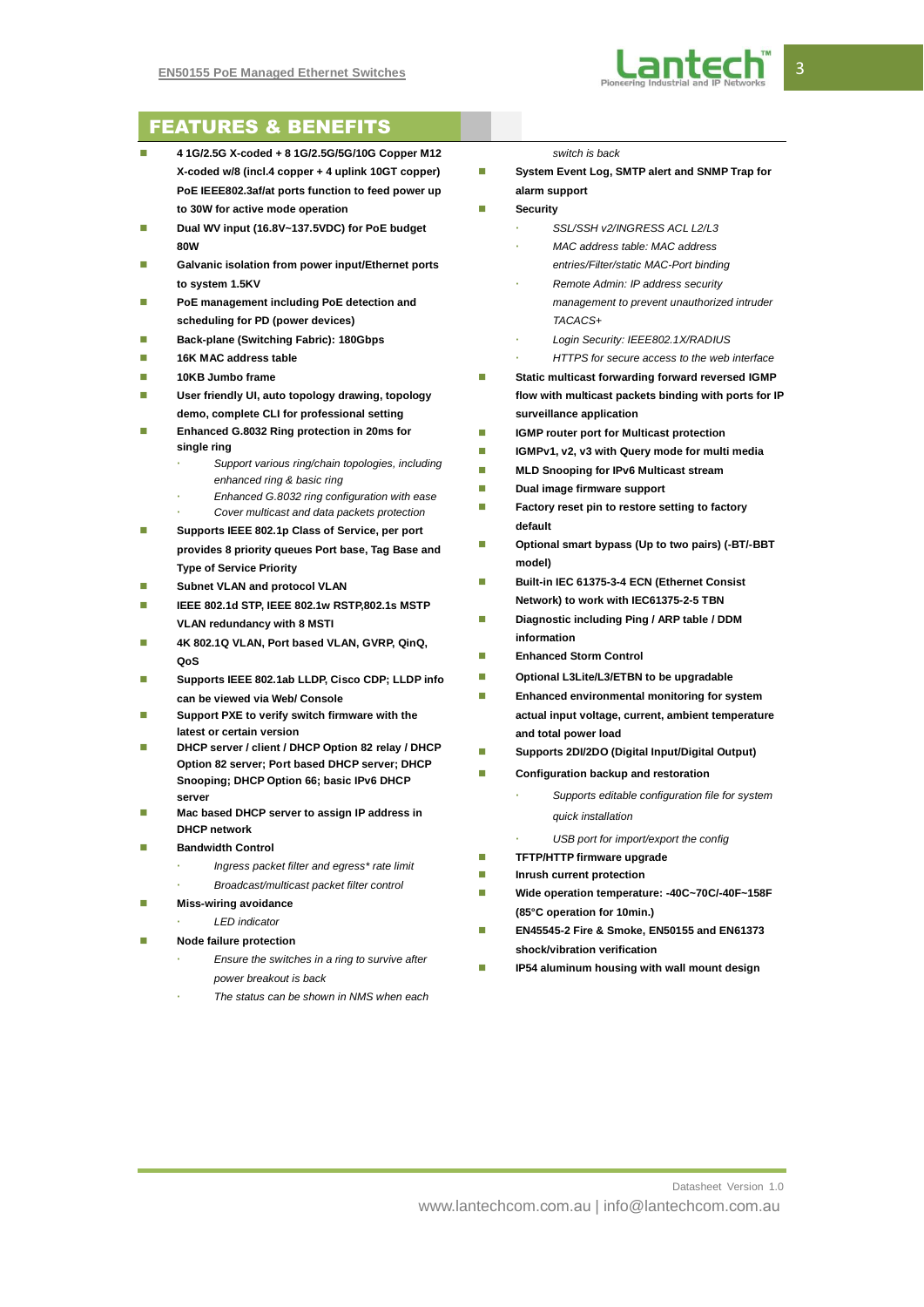

## DIMENSIONS (unit=mm)



## **SPECIFICATIONS**

| <b>Hardware Specification</b> |                                                         | Operating                     | -40°C~70°C / -40°F~158°F (85°C operation for    |
|-------------------------------|---------------------------------------------------------|-------------------------------|-------------------------------------------------|
| Standards                     | IEEE802.3 10Base-T Ethernet                             | <b>Temperature</b>            | $10$ min.)                                      |
|                               | IEEE802.3u 100Base-TX                                   | Storage                       | -40°C~85°C / -40°F~185°F                        |
|                               | IEEE802.3ab 1000Base-T                                  | Temperature                   |                                                 |
|                               | IEEE802.3ak 10Gbase-T                                   | <b>Power Supply</b>           | Dual DC input, 16.8VDC~137.5VDC                 |
|                               | <b>IEEE802.3x Flow Control and Back Pressure</b>        | PoE Budget                    | <b>80W</b>                                      |
|                               | IEEE802.3ad Port trunk with LACP                        | PoE pin                       | M12 port #1~#4; #7~#10; support IEEE            |
|                               | <b>IEEE802.1d Spanning Tree</b>                         | assignment                    | 802.3at/af End-point, Alternative A mode        |
|                               | IEEE802.1w Rapid Spanning Tree                          | Power                         | max, 52,45W w/o PoE load                        |
|                               | IEEE802.1s Multiple Spanning Tree                       | Consumption                   |                                                 |
|                               | IEEE802.3ad Link Aggregation Control<br>Protocol (LACP) | <b>Dimensions</b>             | IP54: Aluminum case                             |
|                               | IEEE802.1AB Link Layer Discovery Protocol               |                               |                                                 |
|                               | (LLDP)                                                  | Weight                        | 304mm(W)x195mm(H)x89.5mm(D)<br>$4.8$ kgs        |
|                               | IEEE802.1X User Authentication (Radius)                 | Installation                  | <b>Wall Mount Design</b>                        |
|                               | IEEE802.1p Class of Service                             |                               | FCC Part 15 Class A                             |
|                               | IEEE802.1Q VLAN Tag                                     | <b>EMI &amp; EMS</b>          |                                                 |
|                               | IEEE802.3at/af Power over Ethernet                      |                               | EN61000-6-2                                     |
| <b>Switch</b>                 | Back-plane (Switching Fabric): 180Gbps                  |                               | EN61000-6-4                                     |
| Architecture                  |                                                         |                               | CE EN55032 Class A                              |
| <b>Mac Address</b>            | 16K MAC address table                                   |                               | CE EN55024: CE EN61000-4-2 (ESD) Level 3        |
| Jumbo frame                   | 10KB                                                    |                               | CE EN61000-4-3 (RS) Level 3                     |
| Connectors                    | 10/100/1000T/2.5G Copper: 4 x M12 8-pole X-             |                               | CE EN61000-4-4 (EFT) Level 3                    |
|                               | coded with Auto MDI/MDI-X function                      |                               | CE EN61000-4-5 ED3 (Surge) Level 3              |
|                               | 1G/2.5G/5G/10G Copper: 8 x M12 8-pole X-                |                               | CE EN61000-4-6 (CS) Level 3                     |
|                               | coded                                                   |                               | CE N61000-4-8 (Magnetic field) Level 3          |
|                               | Power Input connector: 1 x M12 4-pole Male A-<br>coded  | Verifications                 | EN50155/EN50121-3-2/EN50121-4;                  |
|                               | Reset/Console/USB: 1 x M12 8-pole A-coded               |                               | EN45545-1, EN 45545-2 Fire & Smoke              |
|                               | DIDO: 1 x M12 5-pole A-coded                            |                               | verification                                    |
| Network Cable                 | 1000Base-T: 4-pair STP Cat5E/6 cable;                   | <b>Stability Testing</b>      | EN61373 (Shock and Vibration)                   |
|                               | 10G Copper: 4-pair STP Cat6a/7 cable                    | <b>MTBF</b>                   | 495,969 hrs (standards: IEC 62830)              |
| LED                           | Per unit: Power 1 (Green), Power 2 (Green),             | Warranty                      | 5 years                                         |
|                               | FAULT (Red); RM (Green)                                 | Bypass**                      | Up to two pairs bypass module on 10GT ports     |
|                               | 100/1G/2.5G Ethernet port: Link/Activity                |                               | to pass to next switch in case of power failure |
|                               | (Green)                                                 |                               | and CPU hang                                    |
|                               | 1G/2.5G/5G/10G port: speed (1G/2.5G/5G:                 | <b>Software Specification</b> |                                                 |
|                               | Yellow; 10G: Orange)                                    | Management                    | SNMP v1 v2c, v3/ Web/Telnet/CLI                 |
| <b>DI/DO</b>                  | 2 Digital Input (DI):                                   | <b>SNMP MIB</b>               | RFC 1213 MIBII                                  |
|                               | Level 0: -30~2V / Level 1: 10~30V                       |                               | <b>RFC 1158 MIB</b>                             |
|                               | Max. input current:8mA                                  |                               | RFC 1157 SNMP MIB                               |
|                               | 2 Digital Output (DO): Open collector to 40             |                               | RFC 1493 Bridge MIB*                            |
|                               | <b>VDC, 200mA</b>                                       |                               | <b>RFC 1573 IF MIB</b>                          |
| Operating                     | 5% ~ 95% (Non-condensing)                               |                               | RFC 2674 Q-Bridge MIB*                          |
| <b>Humidity</b>               |                                                         |                               | RFC 2819 RMON MIB                               |

Datasheet Version 1.0

www.lantechcom.com.au | info@lantechcom.com.au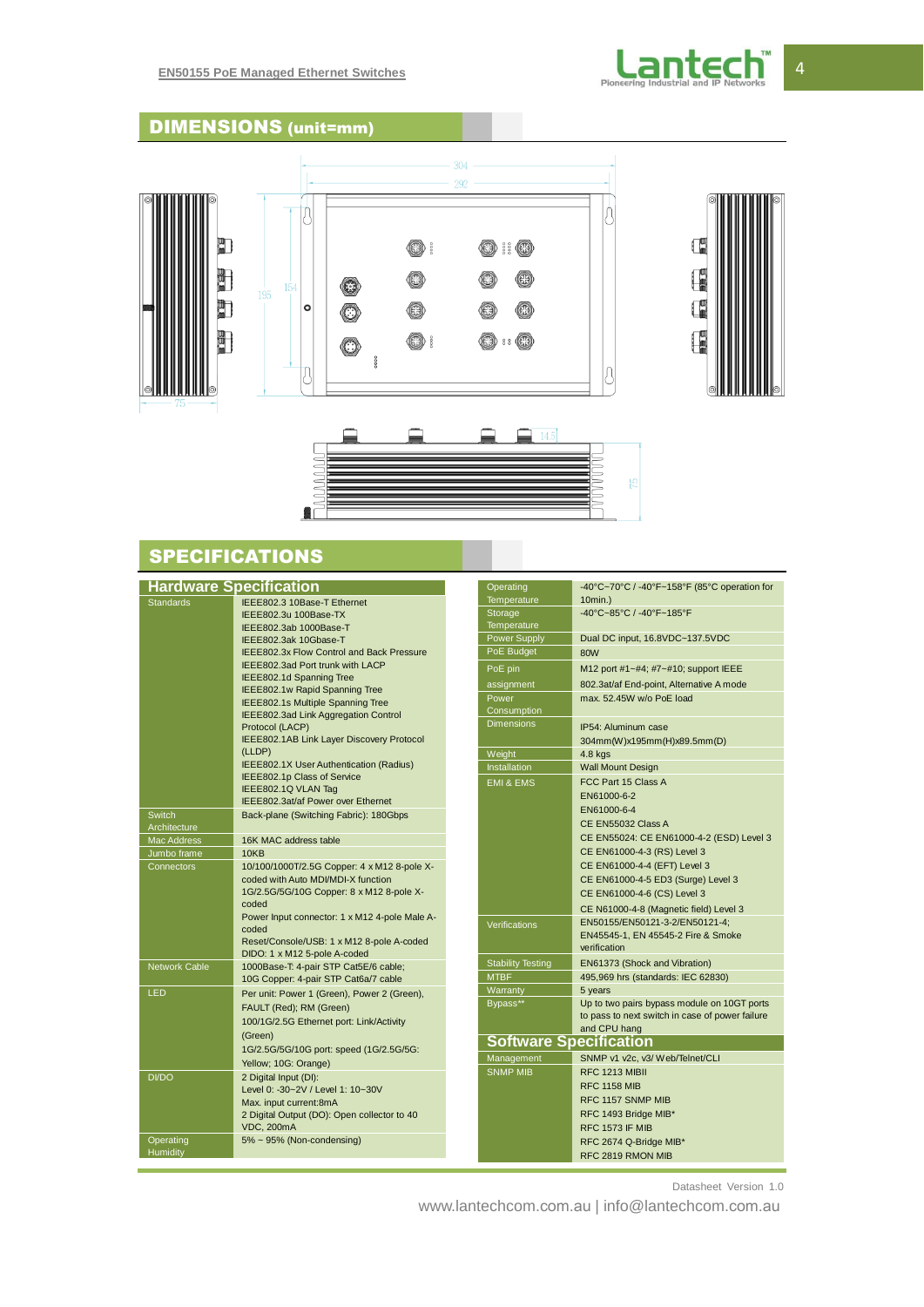#### **EN50155 PoE Managed Ethernet Switches**



|                           | <b>Private MIB</b>                                                                              |
|---------------------------|-------------------------------------------------------------------------------------------------|
| <b>ITU G.8032</b>         | Support ITU G.8032 for Ring protection in less                                                  |
|                           | than 20ms for self-heal recovery (single ring                                                   |
|                           | enhanced mode)                                                                                  |
|                           | Support basic single ring & enhanced ring                                                       |
|                           | Enhanced G.8032 ring configuration with ease                                                    |
|                           | Cover multicast & data packets protection                                                       |
| PoE Management            | PoE Detection to check if PD hangs then                                                         |
| Per Port PoE              | restart the PD<br>On/ Off, voltage, current, watts, temperature                                 |
| <b>Status</b>             |                                                                                                 |
| User friendly UI          | Auto topology drawing<br>■                                                                      |
|                           | Topology demo                                                                                   |
| Port Trunk with           | Complete CLI for professional setting                                                           |
| <b>LACP</b>               | LACP Port Trunk: 8 Trunk groups                                                                 |
| <b>LLDP</b>               | Supports LLDP to allow switch to advise its                                                     |
|                           | identification and capability on the LAN                                                        |
| <b>CDP</b>                | Cisco Discovery Protocol for topology mapping                                                   |
| Enhanced<br>Environmental | System status for actual input voltage, current,<br>total power load and ambient temperature to |
| Monitoring                | be shown in GUI and sent alerting if any                                                        |
|                           | abnormal status                                                                                 |
| <b>VLAN</b>               | Port Based VLAN                                                                                 |
|                           | IEEE 802.1Q Tag VLAN (256 entries)/ VLAN ID<br>(Up to 4K, VLAN ID can be assigned from 1 to     |
|                           | 4096)                                                                                           |
|                           | GVRP, QinQ, QoS                                                                                 |
|                           | <b>Protocol based VLAN</b><br>IPv4 Subnet based VLAN                                            |
| <b>Spanning Tree</b>      | Supports IEEE802.1d Spanning Tree and                                                           |
|                           | IEEE802.1w Rapid Spanning Tree,                                                                 |
|                           | <b>IEEE802.1s Multiple Spanning Tree 8 MSTI</b>                                                 |
| <b>Quality of Service</b> | The quality of service determined by port, Tag                                                  |
|                           | and IPv4 Type of service, IPv4 Differentiated<br>Services Code Points - DSCP                    |
| <b>Class of Service</b>   | Support IEEE802.1p class of service, per port                                                   |
|                           | provides 8 priority queues                                                                      |
| Remote Admin              | Supports 10 IP addresses that have                                                              |
|                           | permission to access the switch management                                                      |
| <b>Login Security</b>     | and to prevent unauthorized intruder<br>Supports IEEE802.1X Authentication/RADIUS               |
| Port Mirror               | Support 3 mirroring types: "RX, TX and Both                                                     |
|                           | packet"                                                                                         |
| <b>Network Security</b>   | Support 10 IP addresses that have permission                                                    |
|                           | to access the switch management and to                                                          |
|                           | prevent unauthorized intruder.                                                                  |
|                           | 802.1X access control for port based and MAC                                                    |
|                           | based authentication/static MAC-Port binding                                                    |
|                           | Ingress ACL L2/L3                                                                               |
|                           | SSL/SSH v2 for Management                                                                       |
|                           | HTTPS for secure access to the web interface                                                    |
|                           | <b>TACACS+</b> for Authentication                                                               |
| <b>IGMP</b>               | Support IGMP snooping v1, v2, v3; Supports                                                      |
|                           | IGMP static route; 1024 multicast groups;                                                       |
|                           | IGMP router port; IGMP query; GMRP                                                              |
| <b>MLD Snooping</b>       | Support IPv6 Multicast stream                                                                   |
| Static multicast          | Static multicast forwarding forward reversed                                                    |
| forwarding                | IGMP flow with multicast packets binding with                                                   |
|                           | ports for IP surveillance application                                                           |
| <b>Bandwidth Control</b>  | Support ingress packet filter and egress*<br>packet limit.                                      |

| <b>Flow Control</b><br><b>System Log</b><br>Protection | The egress* rate control supports all of packet<br>type.<br>Ingress filter packet type combination rules are<br>Broadcast/Multicast/Flooded Unicast packet,<br>Broadcast/Multicast packet, Broadcast packet<br>only and all types of packet.<br>The packet filter rate can be set an accurate<br>value through the pull-down menu for the<br>ingress packet filter and the egress* packet<br>limit.<br>Supports Flow Control for Full-duplex and Back<br>Pressure for Half-duplex<br>Supports System log record and remote<br>system log server<br>Miss-wiring avoidance |
|--------------------------------------------------------|--------------------------------------------------------------------------------------------------------------------------------------------------------------------------------------------------------------------------------------------------------------------------------------------------------------------------------------------------------------------------------------------------------------------------------------------------------------------------------------------------------------------------------------------------------------------------|
|                                                        | Node failure protection<br>п<br>Loop protection<br>■                                                                                                                                                                                                                                                                                                                                                                                                                                                                                                                     |
| <b>SNMP Trap</b>                                       | Up to 5 trap stations; trap types including:<br>Device cold start<br><b>Authorization failure</b><br>$\bullet$<br>Port link up/link down<br>DI/DO open/close<br>Typology change (ITU ring)<br>Power failure<br>Environmental abnomal                                                                                                                                                                                                                                                                                                                                     |
| <b>PXE</b>                                             | PXE to verify switch firmware with the latest or<br>certain version                                                                                                                                                                                                                                                                                                                                                                                                                                                                                                      |
| <b>DHCP</b>                                            | Provide DHCP Client/ DHCP Server/DHCP<br>Option 82/Port based DHCP; DHCP Snooping,<br>DHCP Option 66; basic IPv6 DHCP server                                                                                                                                                                                                                                                                                                                                                                                                                                             |
| Mac based DHCP<br>Server                               | Assign IP address by Mac in DHCP network                                                                                                                                                                                                                                                                                                                                                                                                                                                                                                                                 |
| <b>DNS</b>                                             | Provide DNS client feature and can set Primary<br>and Secondary DNS server                                                                                                                                                                                                                                                                                                                                                                                                                                                                                               |
| NTP/SNTP                                               | Supports NTP/SNTP to synchronize system<br>clock in Internet                                                                                                                                                                                                                                                                                                                                                                                                                                                                                                             |
| <b>Firmware Update</b>                                 | Supports TFTP firmware update, TFTP backup<br>and restore; HTTP firmware upgrade; USB<br>firmware update                                                                                                                                                                                                                                                                                                                                                                                                                                                                 |
| Configuration<br>import and export                     | Supports editable configuration file for system<br>quick installation; Support factory reset ping to<br>restore all settings back to factory default                                                                                                                                                                                                                                                                                                                                                                                                                     |
| <b>Enhanced Storm</b><br>Control                       | prevents traffic on a LAN from being disrupted<br>by a broadcast, multicast, or unicast storm on<br>one of the physical interfaces                                                                                                                                                                                                                                                                                                                                                                                                                                       |
| <b>ECN</b>                                             | Complies with IEC 61375-3-4 (ECN) standard.<br>The support of Ethernet Consist Network<br>allows interconnection between end devices<br>located in single consist of train and<br>interoperability with IEC61375-2-5 (TBN).                                                                                                                                                                                                                                                                                                                                              |
| Optional<br>L3Lite/L3/ETBN                             | Lantech OS4 series are optional upgradable to<br>L3 Lite/ L3 or ETBN communication protocols<br>for future expansion. The optional L3Lite<br>includes editable routing table, VRRP, Router-<br>on-a-stick, Inter- VLAN routing. Optional ETBN<br>complies with IEC61375-2-5 ETBN for Train<br>Backbone Network.<br>Detail SPEC upon request.                                                                                                                                                                                                                             |
| Diagnostic                                             | Support Ping, ARP table and DDM information<br>Support dual image firmware function                                                                                                                                                                                                                                                                                                                                                                                                                                                                                      |
| Dual Image<br>Firmware                                 |                                                                                                                                                                                                                                                                                                                                                                                                                                                                                                                                                                          |

\*Future release \*\*Optional

## ORDERING INFORMATION

All model packages include M12 caps. For Coating add –C to Model Name. For optional bypass add –BT (one pair); -BBT (two pairs) to end of model names.

#### **TPGS-R6804XT-54-WVI…...…...…......P/N: 8361-5072** 4 1G/2.5G Copper + 8 10G Copper M12 EN50155 OS4 w/8 PoE Managed Ethernet Switch; 16.8V~137.5VDC dual input; - 40C~70C/-40F~158F; IP54 housing